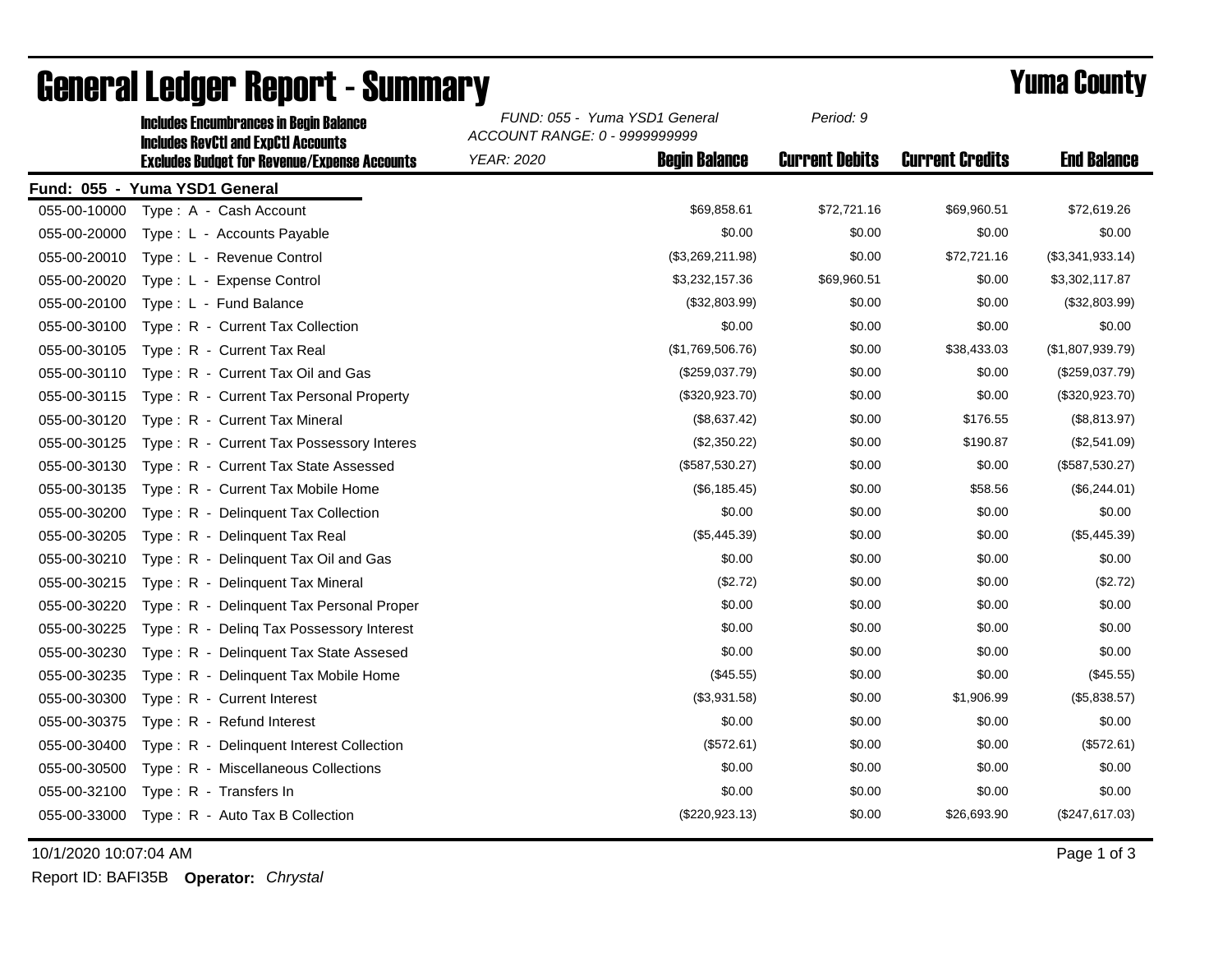|                               |                                                                                             | ugligi ai lguygi ngpul l - duniniai y               |                             |                                                                |                             |                      |                       |              |                                  | I UIIIU VUUILY     |
|-------------------------------|---------------------------------------------------------------------------------------------|-----------------------------------------------------|-----------------------------|----------------------------------------------------------------|-----------------------------|----------------------|-----------------------|--------------|----------------------------------|--------------------|
|                               | <b>Includes Encumbrances in Begin Balance</b><br><b>Includes RevCtI and ExpCtI Accounts</b> |                                                     |                             | FUND: 055 - Yuma YSD1 General<br>ACCOUNT RANGE: 0 - 9999999999 |                             | Period: 9            |                       |              |                                  |                    |
|                               |                                                                                             | <b>Excludes Budget for Revenue/Expense Accounts</b> |                             | YEAR: 2020                                                     |                             | <b>Begin Balance</b> | <b>Current Debits</b> |              | <b>Current Credits</b>           | <b>End Balance</b> |
| Fund: 055 - Yuma YSD1 General |                                                                                             |                                                     |                             |                                                                |                             |                      |                       |              |                                  |                    |
| 055-00-33100                  |                                                                                             | Type: $R -$ Auto Tax A & F Collection               |                             |                                                                |                             | (\$84,119.39)        |                       | \$0.00       | \$5,261.26                       | (\$89,380.65)      |
| 055-00-49100                  |                                                                                             | Type: X - Treasurer Fees                            |                             |                                                                |                             | \$7.410.43           |                       | \$101.90     | \$0.00                           | \$7,512.33         |
| 055-00-49401                  |                                                                                             | Type: X - Transfer Out                              |                             |                                                                |                             | \$0.00               |                       | \$0.00       | \$0.00                           | \$0.00             |
| 055-00-49500                  |                                                                                             | Type: X - Checks Written / ACH Transfer             |                             |                                                                |                             | \$3,224,746.93       |                       | \$69,858.61  | \$0.00                           | \$3,294,605.54     |
|                               |                                                                                             |                                                     |                             | Fund: 055 - Yuma YSD1 General                                  | Totals:                     | (\$37,054.62)        |                       | \$212.642.18 | \$215,402.83                     | (\$39,815.27)      |
|                               |                                                                                             |                                                     | <b>Total Fund Revenues:</b> | \$72.721.16                                                    | <b>Total Fund Expenses:</b> |                      | \$69,960,51           |              | <b>Net Revenue Over Expense:</b> | \$2,760.65         |

## General Ledger Report - Summary Yuma County